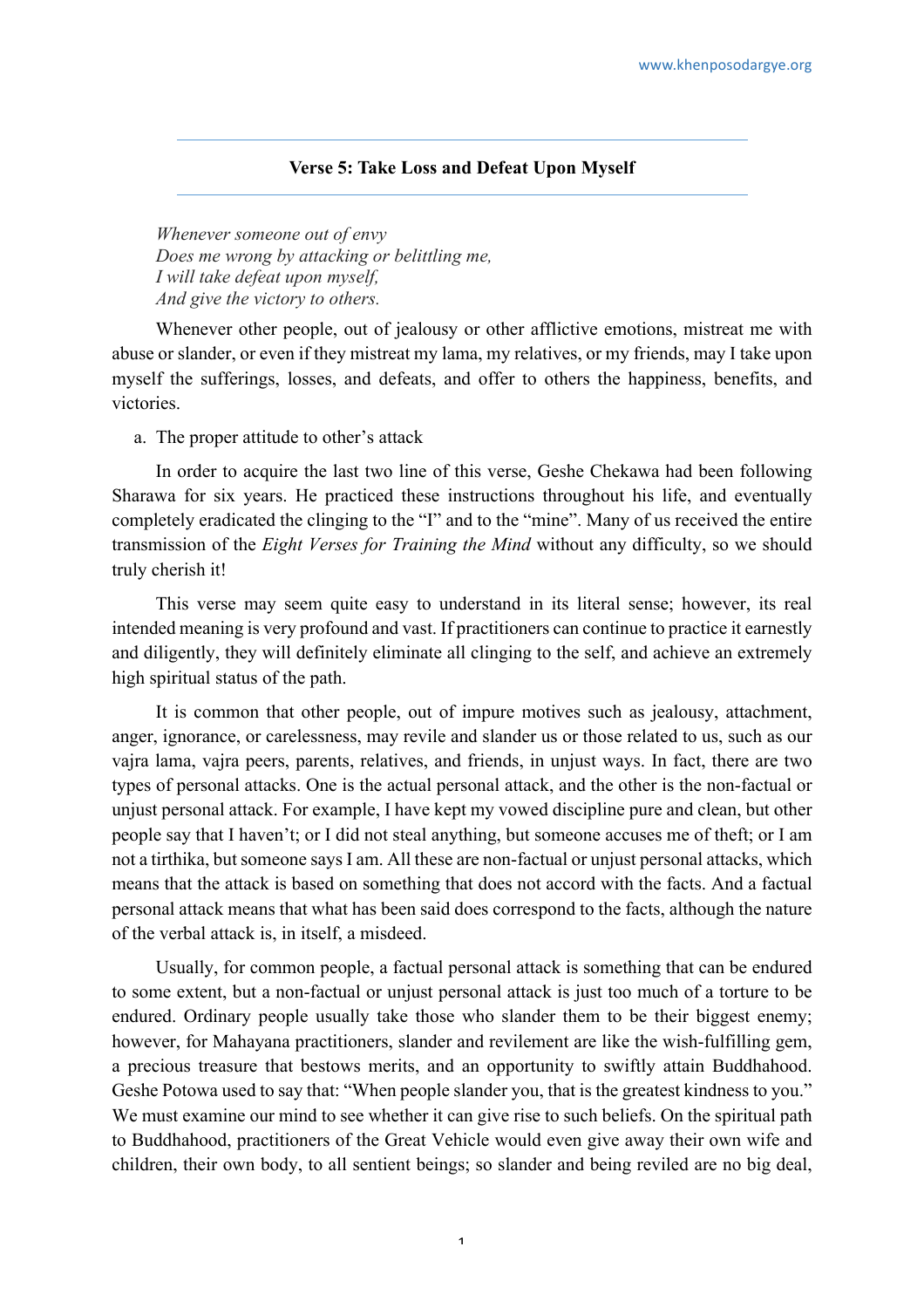are they?

In the past, there was a great master who was imprisoned for six years, due to other people's jealousy, but he said: "This is my own karma", and he faced this situation with peace. Another example that we are all familiar with is Milarepa. In his last years, when a Geshe offered poisoned yogurt to him out of jealousy, Milarepa, who viewed everything as dreams and illusions, calmly drank the yogurt. These are the precious qualities that a Mahayana practitioner ought to have, and a vivid illustration of how afflictive emotions can be brought onto the path.

b. Make efforts on putting the teaching into practice

It is a pity that most practitioners today have an excessively strong sense of selfattachment, and have almost reached a point where they will not yield even an inch to others. Isn't this the complete opposite from genuine Dharma practice? What's more, although some people have spent long years of practice in retreat, they still fly into a rage whenever they encounter even minor adverse conditions. If they continue with this kind of behavior, it would not have been of much benefit, even had they meditated in mountain caves throughout their whole life. Sakya Pandita, in his *Treasure of Good Advice*, said that:

*Even in the forest, malicious people deteriorate, Even in the city, noble people remain serene; One sees that forest animals are wild and ferocious, But the best horses are well-disciplined in town.*

As followers of Buddha, we must have a refined personality, and it is only when we make this the basis of our practice, that we can have some achievements.

There is a Tibetan saying which addresses the fact that in peaceful times, when we can enjoy the sunshine with a full stomach, and everything is going well, all seem to be good practitioners who have no mental afflictions, but as soon as difficulties arise, when food and clothing are scarce or when there is thunder and rain, our practice is gone. This is a picture that we often see among practitioners.

To overcome this kind of difficulty, we need to cultivate and maintain a pure vision in our mind, view all phenomena as dreams and illusions, and view all sentient beings as having Buddha nature. "Now, overwhelmed by their heavy negative karma, they try to hurt me, but indeed, they have no choice, just as patients fall ill even if they do not want to. Therefore, I must treat them with great compassion." When we open our mind in this way, it will be relatively easy for us to tolerate harm from others. Once this stage has been achieved, we can further contemplate that all manifest phenomena can be turned onto the path. This understanding will increase our merit in practice and in spiritual realization, and thus, we will generate a grateful mind towards all sentient beings.

People often say: "Take small losses for the sake of big gains", and that: "Failure is the mother of success". From the viewpoint of secular people, we can learn lessons from failure and loss, so that we can have better gains and successes in the future. From the perspective of Buddha-dharma, in order to attain Buddhahood, we should offer all peacefulness and happiness to others, so as to achieve the ultimate enlightenment. In the *Song of Victory*, His Holiness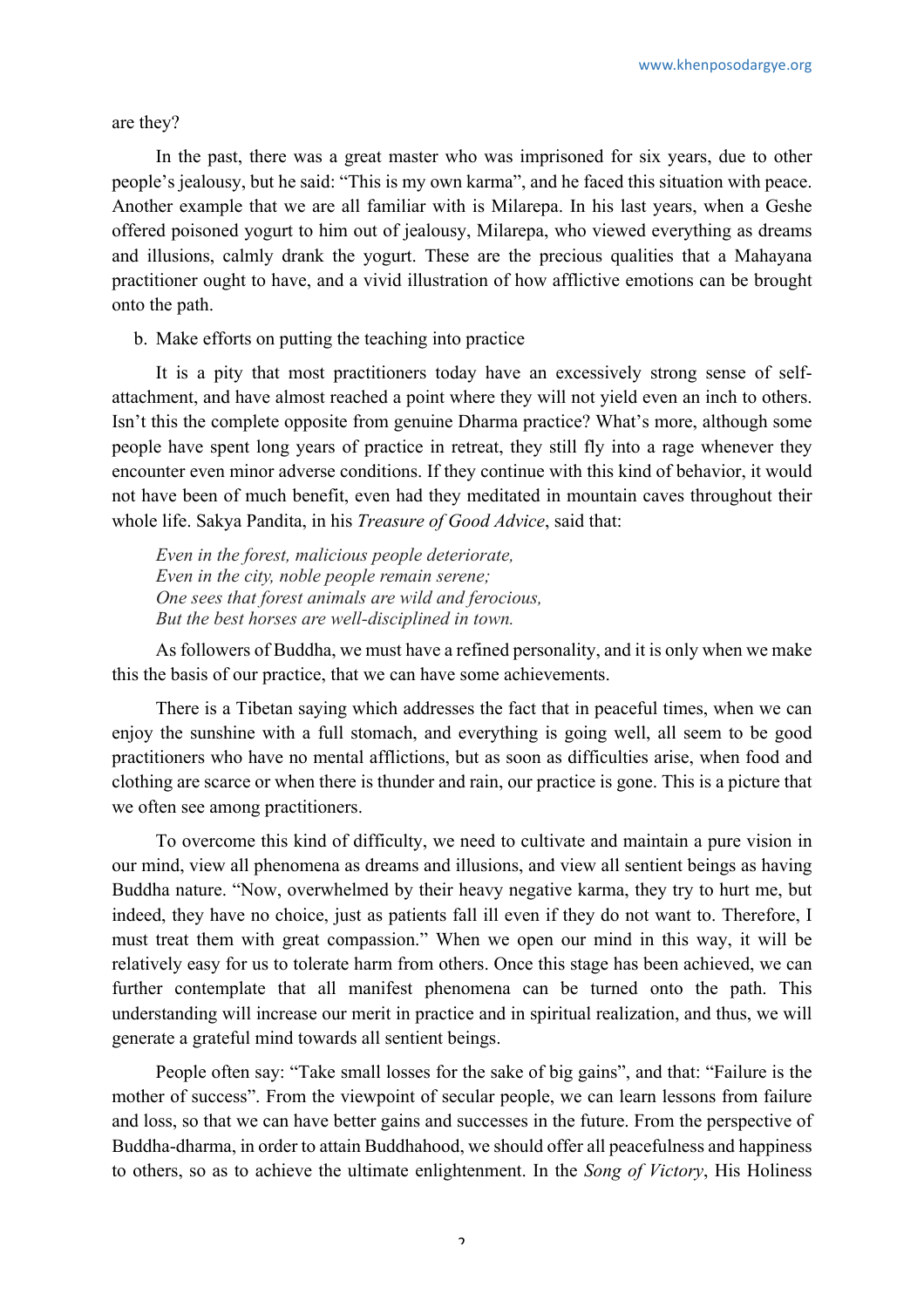Jigme Phuntsok Rinpoche said: "In order to benefit yourselves in the long term, the pith instruction is to benefit others in the short term." Therefore, we should, without the least hesitation, take upon ourselves all the faults, losses, and sufferings of others, and dedicate to others all our merits, victories, peace, and happiness.

In our everyday life, if we often notice other people's faults, over the passage of time, we could end up feeling that no one on this earth is truly kind-hearted. On the other hand, if we make a point to look at other people from the positive side, and continually reflect on their benevolence towards us, we will gradually become accustomed to this good habit, and gratitude towards others will arise within us.

Just like that a person with the illness of jaundice sees white snow mountain as yellow, which is obviously white in the perception of a healthy person, every phenomenon is a projection of our own mind. Having understood this true reality, we should put it into our practice. In the Dhomang Monastery, there is a Khenpo named Lekshey. In his eyes, everyone is good. He never looks at other people's faults. Even though he recognizes that faults exist, he says: "It is not right to talk about other people's faults. Maybe these are the skillful methods used by Buddhas and Bodhisattvas to help sentient beings, and have extraordinary secret intentions." So he never argues with other people.

As the saying goes: "Man struggles upwards, water flows downwards." The upper place, on the spiritual path of Dharma practice, is the aforementioned conduct of great spiritual masters, who take upon themselves all the suffering, loss, and defeat, and offer to others all the peace and happiness, benefit and victory. We should not be like a Bodhisattva at the beginning, and then like an ordinary person in the middle, and a demon at the end, being overwhelmed with an ever growing ego-fixation, and falling into the miserable realms.

c. The importance of integrating Dharma teaching into our minds

If our spiritual practices are not compatible with how we behave as human beings, even though we may look like excellent practitioners who have been in retreat in the mountains for ages, we may still find ourselves inept at getting along with others when we leave our seclusion. We may even find our own practices useless at critical times, such as when we encounter difficulties and we cannot overcome them. If this is the case, on the one hand, it could destroy other people's faith or confidence towards the Buddha-dharma, and on the other hand, we ourselves might be frustrated by repeated setbacks in our spiritual practice, and lose our enthusiasm on the path.

Actually, in adverse circumstances, it is even more important to bear in mind these pith instructions given in this text, and whenever mental afflictions arise, immediately subdue them using the pith instructions, like a warrior on the battlefield, who swiftly draws out his weapon on meeting an enemy, and destroys him without delay. But if we know only a little of the instructions, and only carry out a few practices in a superficial way, or even if we have paid no attention to the instructions and merely recite heart mantras, speculate on bindus every day, and then think of ourselves as Buddhists, then such behaviors will not bring genuine benefits to our own continuum.

The Kadampa masters, in the past, put extraordinarily high value on the last two lines of